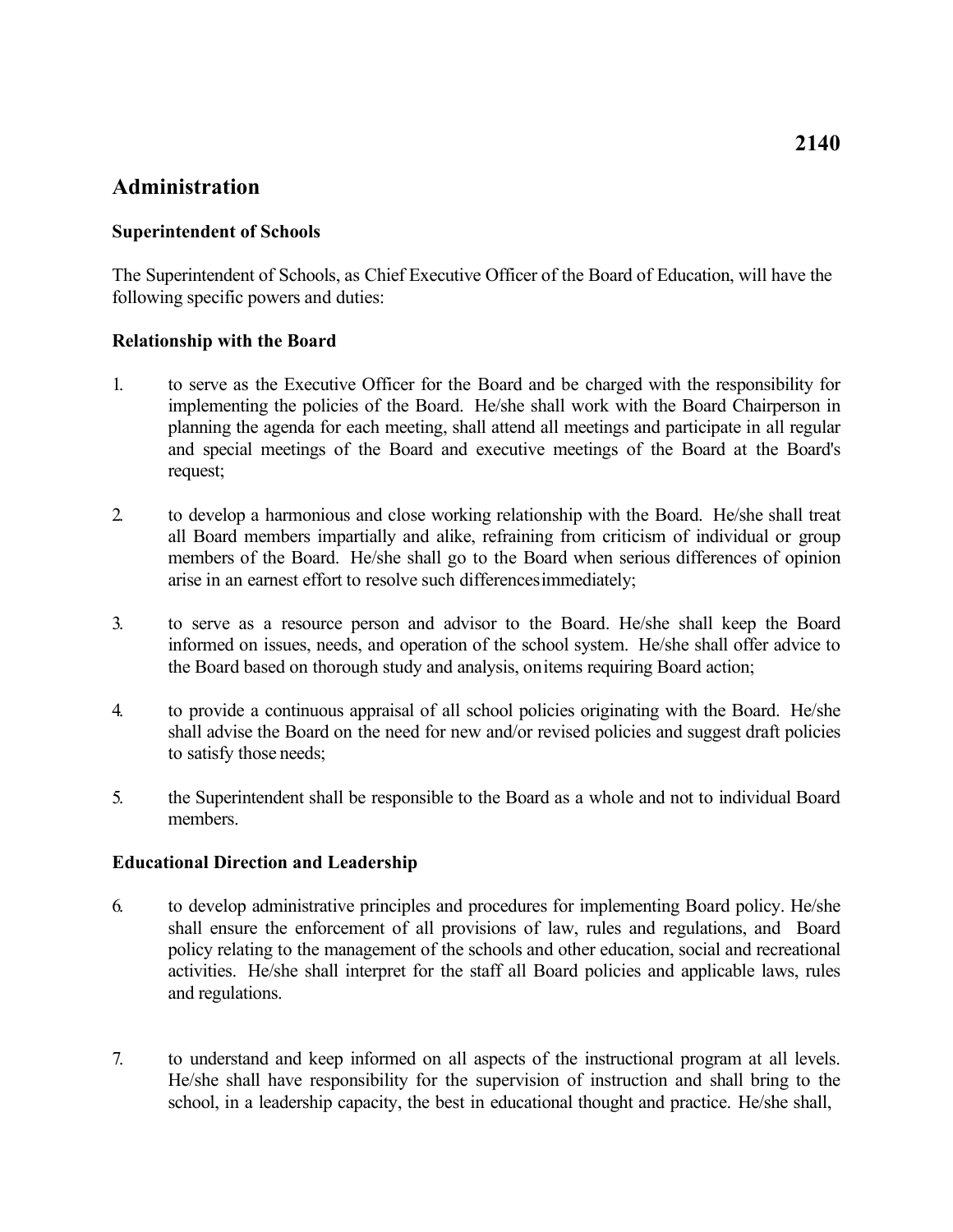the Board informed of all changes incurriculum; on a continuing basis, review and update the educational program of the school, and keep

- textbooks to be used in theschools; 8. to recommend to the Board for its adoption all courses of study, curriculum guides and
- 9. to encourage a positive approach to student behavior anddiscipline;
- the educational program after consultation with the Board of Education. 10. to determine the district's school calendar to meet state requirement and serve the needs of

## **Personnel**

- collective bargaining agreements, including recruitment, hiring, assignment, supervision, evaluation, promotion, and discipline of all personnel. He/she shall develop procedures for shall provide a framework for continuing in-service training of all professional staff 11. to develop and implement sound personnel practices, consistent with law, Board policy and the selection of staff members. He/she shall establish standards for teacher selection, and members.
- the candidates are asked to come to the district for visits or interviews; 12. to recruit qualified, professional, civil service, and non-certified personnel. He/she may authorize the payment of part or all of the expenses of candidates for teaching positions if
- 13. to nominate employees for appointment, promotion, transfer or dismissal in accordance with the policies of the Board and the procedures outlined by the law. He/she shall make recommendations to the Board regarding salary and tenure of all employees. He/she may temporarily suspend any employee for cause and shall promptly report such suspension to the members of the Board. Unless otherwise determined by the Board, he/she is authorized to reemploy all employees upon the adoption by the Board of the budget for the following year.
- impartial, firm and fair in dealing with staff. 14. to supervise and evaluate all staff members. He/she shall work for good morale and be
- workshops, group discussions, committee/individual studies and use of consultants; 15. to encourage in-service education and the professional growth of staff through conferences,
- bargaining matters; 16. to advise the Board, in conjunction with the Board-designated negotiator(s), in all collective

## **Financial Management**

 schedule established with the Board. He/she is responsible for ensuring that the budget, as 17. to prepare and present to the Board a preliminary annual budget in accordance with a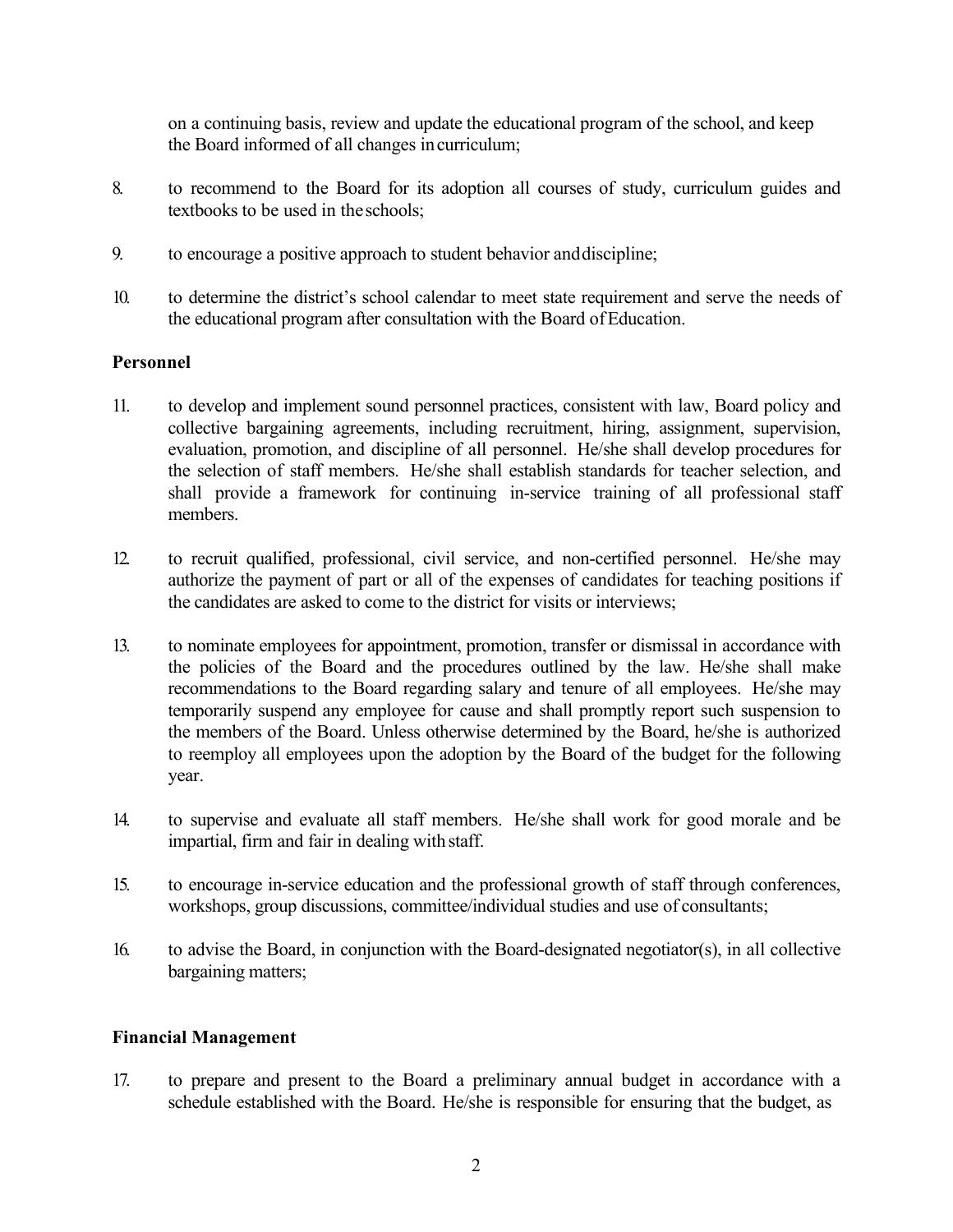adopted by the Board and approved at the annual meeting, is properly administered. He/she shall ensure that regular reports are made to the Board on the status of the budget;

 effective controls for all expenditures of school funds in accordance with the adopted maintained by the district. 18. to establish efficient procedures to maximize income, safeguard investments and provide budget. He/she shall ensure that all necessary bookkeeping and accounting records are

### **Facilities Management**

- 19. to supervise operations, maintenance, alterations and repair to buildings and grounds, insisting on competent and efficient performance;
- changes in the buildings and equipment of thedistrict; 20. to evaluate planned needs and recommend to the Board improvements, alterations and

## **Community Relations**

- and cooperative relationships with the news media. 21. to supervise the public relations activities of the district. He/she shall keep the public informed about the policies, practices, and problems in the district's schools, and provide leadership in changing attitudes and practices for the future. He/she shall develop friendly
- give attention to problems and opinions of all groups andindividuals. 22. to establish and maintain an effective working relationship with all segments of the community: parent-teacher organizations, local and state government, other school systems, institutions, agencies, civic organizations, and the general public. He/she shall solicit and

#### **Personal Qualities and Growth**

- 23. to demonstrate outstanding qualities of leadership with ability to delegate authority and responsibility effectively and to hold subordinates accountable;
- 24. to exhibit good judgment, common sense andperception;
- pressure job; 25. to exhibit the ability to face controversy, remain true to convictions and to live with a high-
- 26. to speak well before large and small groups, expressing ideas in a logical and forthright manner;
- 27. to maintain professional development by reading and course work, attending conferences, working on professional committees, visiting other districts, and meeting with other Superintendents;